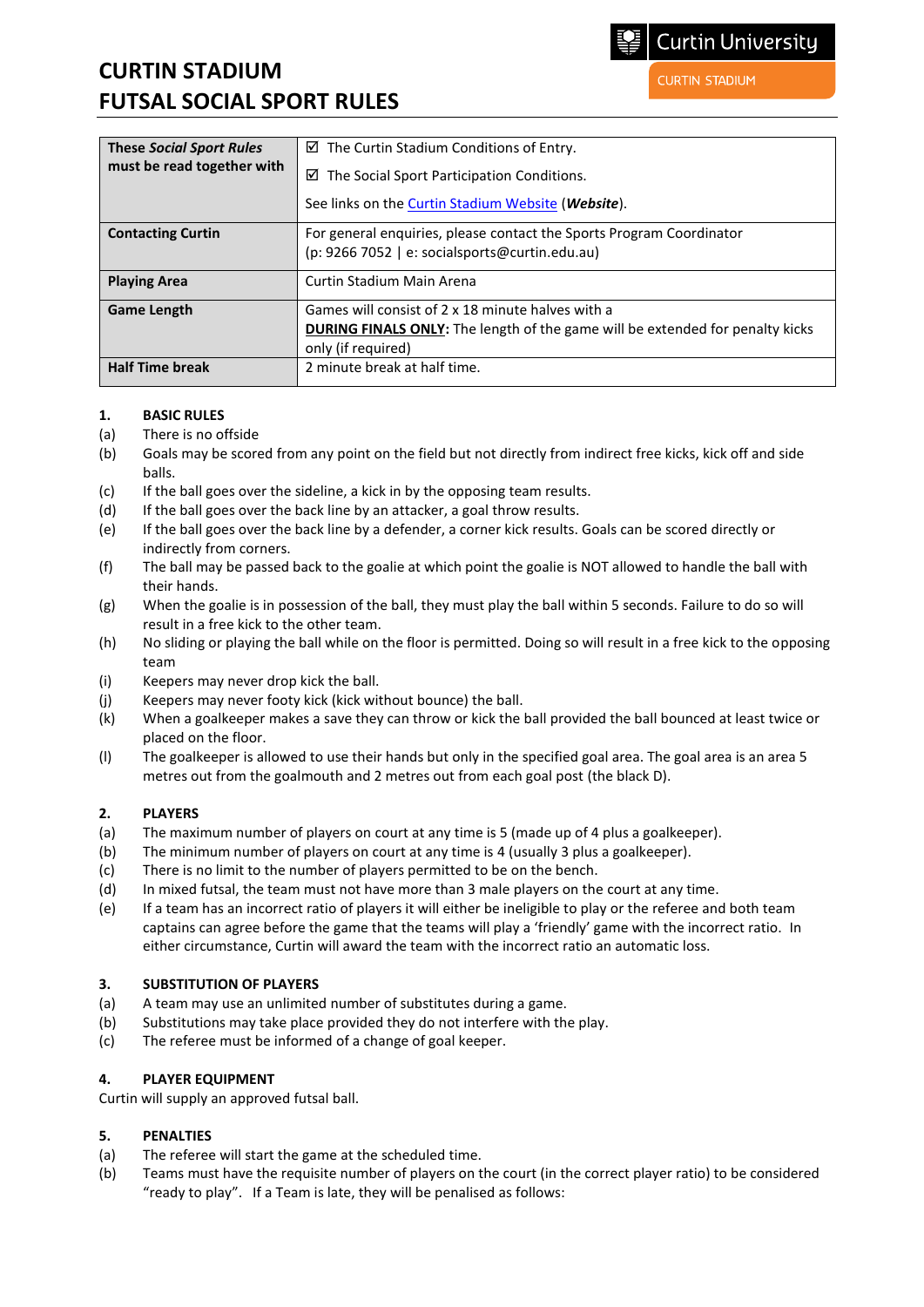# **CURTIN STADIUM FUTSAL SOCIAL SPORT RULES**

**CURTIN STADIUM** 

**Curtin University** 

| <b>Number of minutes late</b> | <b>Goal penalties</b> |
|-------------------------------|-----------------------|
| $1 - 5$ minutes               | 1 goal                |
| $5 - 8$ minutes               | 2 goals               |
| $8 - 10$ minutes              | 3 goals               |
| > 10 minutes                  | NA - forfeit          |

#### **6. SCORING**

- (a) A goal is scored when the whole of the ball passes over the goal line between the goal posts and under the crossbar, provided it has not been thrown, carried or intentionally propelled by hand or arm, by a player of the attacking side, except in the case of the defending goalkeeper, who is within his own penalty area.
- (b) Goals cannot be scored:
	- o directly off a kick off; or
	- o directly off a sideline kick in
	- except if it has been deflected/touched by any other player on the court.
- (c) Goals can be scored directly from corners.

## **7. FOULS AND FREE KICKS**

- (a) If the referee's decision is not adhered to, infringing players may be asked to adjust or be warned and penalties and free passes may be advanced (at the referee's discretion).
- (b) There will be no play of accumulated fouls.
- (c) All infringements within the field of play will be awarded a direct free kick. A direct free kick or (penalty kick if the infringement occurs in the goal area) will be awarded to the opposing team for the following infringements where a player:
	- o Kicks or attempts to kick an opponent
	- o Trips an opponent
	- o Jumps at or throws himself at an opponent
	- o Charges at an opponent from behind unless the latter is obstructing
	- o Charges at an opponent in a violent or dangerous manner
	- o Strikes or attempts to strike at an opponent
	- o Holds or pulls an opponent
	- o Pushes an opponent
	- o Slides in an attempt to play the ball, touching an opponent(sliding tackle)
	- o Handles the ball, except for the goalkeeper in his area
	- o Charges an opponent with the shoulder
	- o Keeper handles the ball outside the goal area.
	- o Playing in a manner considered by the referee to be dangerous (eg. Attempting to kick the ball out of the goalkeeper's hands)
	- o When not playing the ball, intentionally obstructing an opponent
	- o A delay by the goalkeeper for more than 5 seconds putting the ball back into play after he/she has received it or the ball declared into play
	- $\circ$  Obstructing the play of the ball, by falling on it, by holding the ball with your feet, or preventing the movement of the body (with the exception of the goal keeper)
	- $\circ$  Any player who delays the game by more than 5 seconds by putting the ball in play from a free kick, goal kick or penalty kicks.
	- o To use a verbal expression in order to distract his opponent with the intention of gaining an unfair advantage
- (d) An indirect free kick will be taken:
	- $\circ$  If the keeper picks up a back pass from his own team. In this instance the free kick will be taken from the edge of the area.
	- $\circ$  If the keeper throws the ball over the half way line, free kick is taken from the half way line where the ball crossed.
	- o After having put the ball into play, a player touches the ball a second time before another player touches it.
	- o Playing the ball on the ground.
- (e) A penalty kick is taken from the penalty mark, which will be 6 steps out from the goalmouth. When the kick is taken, the goalkeeper must be on his own goal line and all the other players apart from the player taking the